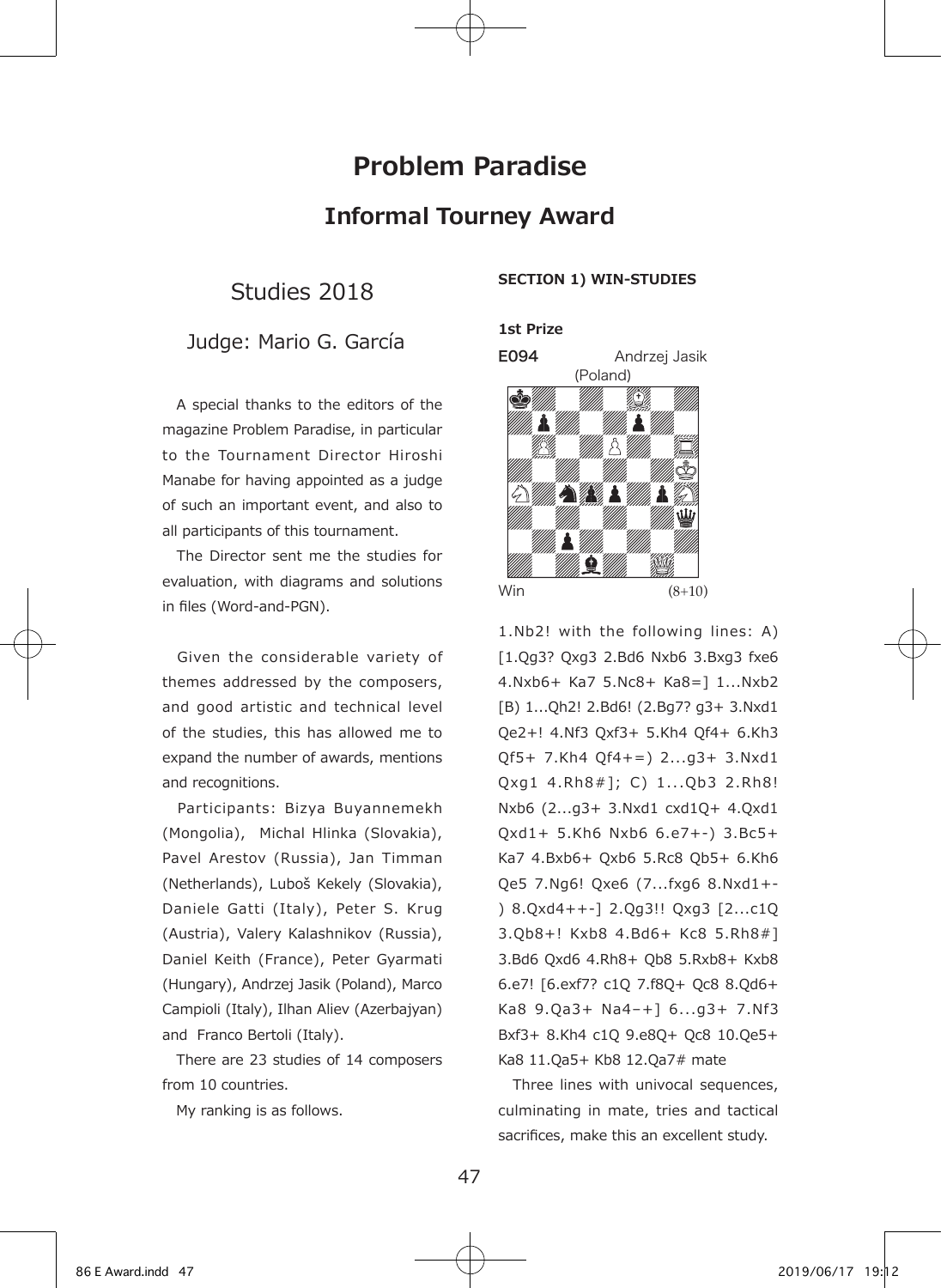

1.Rh7+ Kc6 2.Ka4! [2.Ba3? Qd8+ / b6=] 2... Of4 3.Bc3! [3.Nd7? Oe4! 4.Nb8+ Kb6 5.Ba5+ Kc5 6.Na6+ Kxc4=] 3... Oxc4+ [3... Nc5+ 4.Ka5! Oxc4 (4...Nb7+ 5.Kb4 Qd6+ 6.Kb3 Qd1 7.Kb2 Qe2 8.Nd5 Nc5 9.Nde3+-) 5.Nd4+ Kd6 6.Ne8+ Kd5 7.Rh5++-; 3...Kc5 4.Na3+- ] 4.Nb4+ Kd6! [4...Kc5 e.g. 5.Nd7+ Kd6 6.Be5#; 4...Kb6 e.g. 5.Nd7+- ] 5.Rd7+ [5.Ne8+? Kc5 6.Rh5+ Kb6=] 5...Kc5 6.Rd5+ [6.Rd2? Qb5+ 7.Ka3 Kc4 8.Nfd5 Qc5 9.Kb2 Kb5 10.Be5 Qc4 11.Rc2 Qg4=] 6...Kb6 7.Be5! Nc5+ [7...Ka7 8.Ra5+ Kb7 9.Rb5+ Ka7 10.Nd7 Qc1 11.Rb6 Nc5+ 12.Kb5 Nxd7 13.Nc6+ Ka8 (13...Qxc6+ 14.Rxc6+- domination) 14.Ra6+ Kb7 15.Ra7+ Kc8 16.Rc7# mate; 7...Qc1 8.Rd6++-] 8.Rxc5 Kxc5 [8...Qxc5 9.Nd7++-] 9.Nd7#

 Remarkable study of domination with mates and fork. Surely to the liking of the fans of the resolution.



1.Qe5! [1.Be5? Qf7+ 2.Kg5+ Kg8 3.Rg3 d1Q 4.Kh6+ Qg6+=] 1...Qf7+ [MAIN : 1...Qxe5+ 2.Bxe5 d1Q 3.Rb8 (3.Rc8? Qd7 4.Rxe8+ Qxe8 5.Rb8 Qxb8 6.Kf7+ Qxe5=; 3 .Ke6+? Kg8 4 .Rg3+ Bg6 5.Rxa3 Qd8=) 3...Qd7 4.Rxe8+ Qxe8 5.Rc8 Qxc8 (5...Be7+ 6.Ke6++-) 6.Kf7# mate] 2.Kg5+ Kg8 3.Rg3 d1Q 4.Kh4+! [4 .Kh6+? K f8 5 .Qh8+ Ke7 6 .Re3+ Kd8 7.Rd4+ Bd6 8.Rxe8+ (8.Rxd6+?? Qxd6+ 9.Bxd6 Qg6#) 8...Qxe8 9.Qf6+ Kc8=] 4...Kf8 5.Qh8+ Ke7 6.Re3+! [6.Rc7+? Bd7 7.Re3+ Qe6=] 6...Kd8 [6...Kd7 7.Rc7+ Kd8 8.Rxf7+-] 7.Rd4+ Bd6 8.Rxd6+ [8.Rxe8+? Qxe8 9.Qxe8+ Kxe8 10.Rxd1 Bxb8=] 8...Qxd6 9.Bxd6 Qf2+ 10.Rg3!+-

In a configuration that contains "heavy" pieces, an ingenious combination of two lines that achieve the objective in a different way is presented.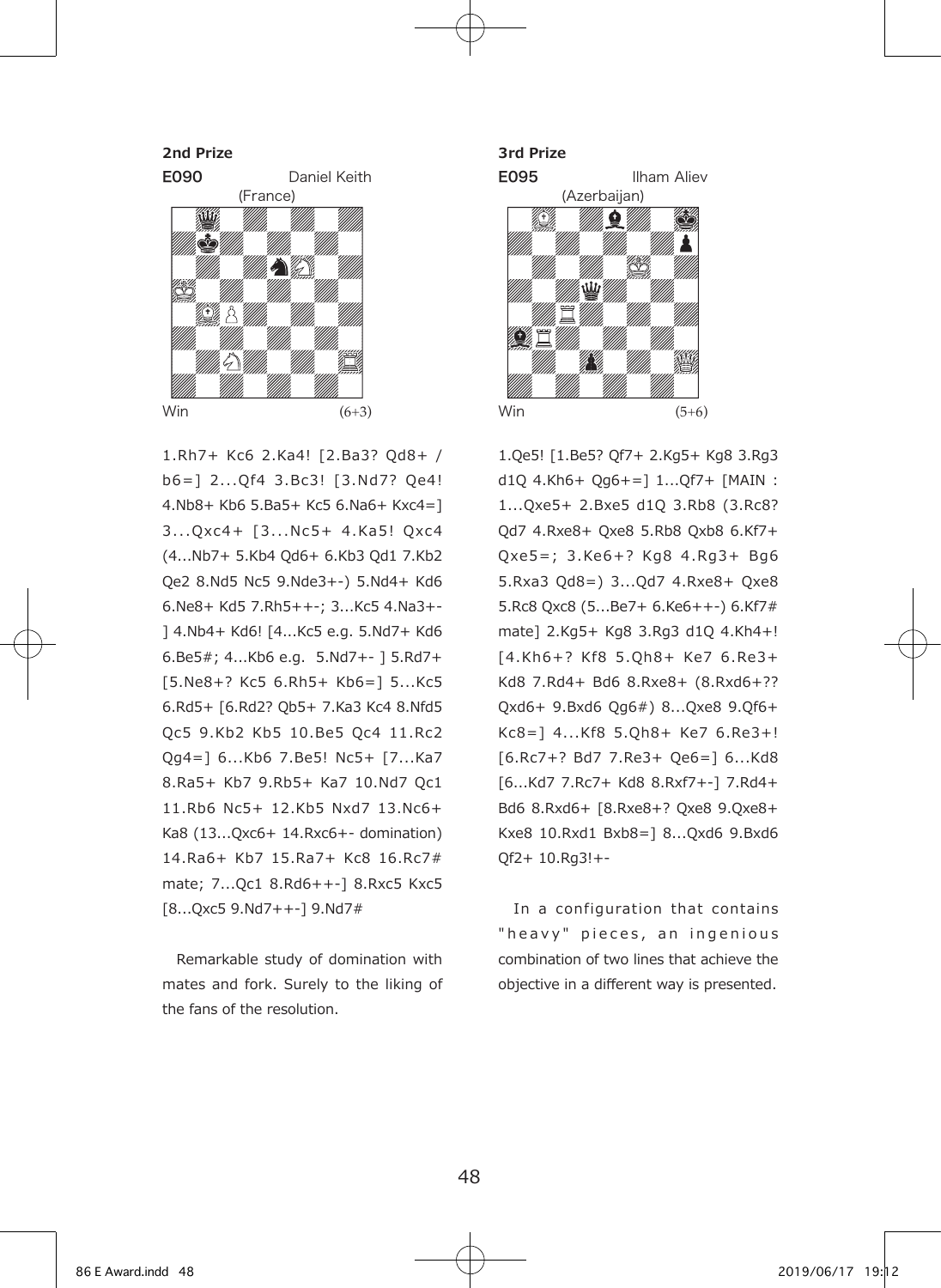

1.d6 Re5+ [1...Rxb5 2.d7 Re5+ 3.Kf8 Rd5 4.d8Q+ Rxd8+ 5.Bxd8+-; 1...Bd3 2.d7 Re5+ 3.Kf8 Rd5 4.d8Q+ Rxd8+ 5.Bxd8 Bxb5 6.Rb6+-] 2.Kd8! [2.Kd7? Kb7 3.Bf2 Bf5+ 4.Kd8 Rxb5=] 2...Bf5 [2...Rxb5 3.Kc7 Bf5 4.Rc1+-; 2...Be4 3.d7 Kb7 4.Bd4 Rxb5 5.Rc7+ Kb8 6.Ke7 Rd5 7.d8Q+ Rxd8 8.Kxd8+-; 2...Rh5 3.d7 Bf5 4.Bf2 Rh7 5.Rc8+ Kb7 6.Rc7+ Ka8 7.Bxe1+-] 3.Kc7! [3.Bf2? Rxb5 4 .Bxe1 Bg4=; 3 .Bc5? Nd3 4 .Ra6+ Kb7 5.Rb6+ Ka8 6.Bd4 Re1 7.d7 Nb4 8.Kc7 Rc1+ 9.Kd6 Bxd7 10.Kxd7 Rd1=] 3...Re8 [3...Rxb5 4.Rc1–+] 4.d7 [4.Bf2? Rc8+ 5.Kb6 Rb8+ 6.Ka5 Re8 7.Ra6+ Kb8 8.Bg3 Bd7=] 4...Bxd7 [4...Re7 5.Rf6! Bxd7 6.Bc5 Re6 7.b6!+-] 5.Kxd7 Rb8! 6.Bc7! Rxb5 [6...Rg8 7.Bd8!+- ] 7.Kc8 Rb7 [7...Ka7 8.Rc1+-] 8.Rc3! Ng2 9.Bb6! Rb8+ 10.Kc7 Rb7+ 11.Kc6 with : A) 11...Nf4 [B) 11...Nh4 12.Re3 (12.Rg3? Nf5 13.Rd3 Ne7+=) 12...Nf5 (12 . . .Ng6 13 .Re8+ Rb8 14 .Re6+-) 13.Re8+ Rb8 14.Re5 (14.Re1 is loss of time; 14.Re2? Rc8+ 15.Bc7 Nd4+=) 14...Nd4+ 15.Bxd4 Rc8+ 16.Kb6 Rb8+ 17.Ka6+- wins(17.Kc7? Rb7+ 18.Kc6

R c7+ ! 19 .Kb6 Rb7+ 20 .Ka6 Ra7+ 21.Bxa7 stalemate) ] 12.Ra3+ Kb8 13 .Rg3! [13 .Re3? Rxb6+! 14 .Kxb6 Nd5+=] 13...Rxb6+ 14.Kxb6 Nd5+ [14...Kc8 15.Kc6 Kd8 16.Kd6+-] 15.Kc6 Ne7+ 16.Kd7+-

 With an introduction that contains interesting tries and complementary variations, two themes are combined, averaging the sequence: the domination of the Rook to the Knight and of RB vs R.





1.Be8+ Kg7 [1...Kh7 2.Rg5 e1Q 3.N f6+ Kh6 4.Rg6#] 2.Rg5+ Kf8 3.Nf6 e1Q [3...d2 4.Rg8+ Ke7 5.Nd5+ Kd6 6 .Rg6#] 4 .Rg8+ Ke7 5 .Nd5+ Ke6 6.Rg6+ Kf5 7.Ne3+ Kf4 8.Rg4+ [8 .Ng2+? K f5 9 .Nxe1 d2 10 .Rg5+ Kf6 11.Nd3 d1Q=] 8...Kf3 9.Bc6+ Kf2 10.Rg2#mate

Nice miniature which shows domination to the queen, with lines that culminate in mate.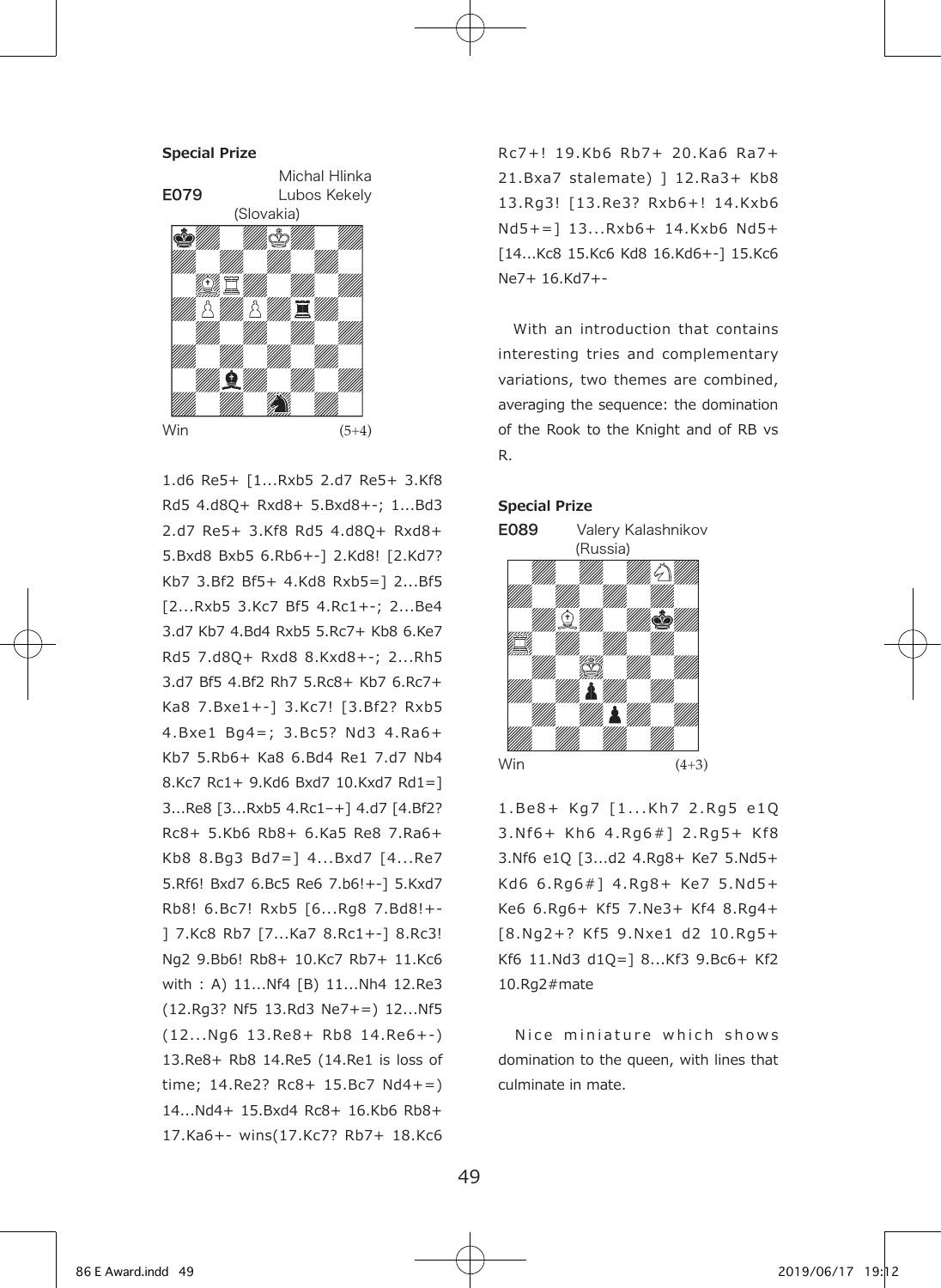

1.Bf1+! [1.Bb4? Qa1! 2.e7 Qd1+ 3.Kb2 Qe2+ 4.Ka3 Kc2 5.Nb6 Qa6+ 6.Na4  $Qd3+ 7. Nc3 Qa6+=; 1.e7? Qc3+$ 2.Ka4 Qxc8=] 1...Kd4! [1...Kd2 2.Bb4+ Kc1 3.Ba3+ Kd2 4.Nd6+-] 2.e7 Qxf5! [2...Qe5 3.Nd6 Qxd6 4.e8Q+-] 3.Bg7+! [3.e8Q? Qe6+ 4.Qxe6= stalemate 1] 3...Kc5 4.e8Q Qe6+ 5.Kc3! [5.Qxe6?= stalemate 2] 5...Qxe8 6.Bd4+ Kd5 [6...Kc6 7.Bb5++-] 7.Bc4+! [7.Bg2+? Ke6=] 7...Kc6 [7...Ke4 8.Nd6++- Fork] 8.Bb5+! Kxb5 9.Nd6+ Kc6 10.Nxe8+-

 Entertaining domination game, in whcih White should avoid the threat of stalemate.



1.Ra3! d3! [1...Kxh3 2.Nxd4+ Kg2 e.g. 3.Nhf5 f1N (3...f1Q 4.Ne3+ Kg1 5.Nxf1+-) 4.Bf4 Rb1 5.Ra2+ Kh3 6.Ke4+-] 2.Bf1! [2.Bg4? f1Q 3.Bxd1 Bc3+=; 2.Ng4? Kxh3 3.Nxf2+ Bxf2 4.Nd2 Kg4=] 2...Bc3+ 3.Kf5! Rxf1 4.Nd2! [4.Bf4+? Kg2 5.Ng4 Rb1 / e1=] 4...Bxd2 5.Rxd3+ Be3! [5...Kg2 6.Rxd2 Re1 7.Ng4+- /Bh4+-] 6.Bxe3! [6.Rxe3+? Kg2 7.Re2 Re1=] 6...Rh1 7.Ng4! [7.Bf4+? Kh4! 8.Bg3+ Kh5 9.Bxf2 Kxh6=] 7...f1Q+ [7...Rh5+ 8.Bg5+! Kg2 9.Rd2+-; 7...f1N 8.Bd4+/ f4- .Kg2 9.Rb3 Ng3+ 10.Kg5+-] 8.Bf2+! [8.Bf4+? Kh4=] 8...Kg2 9.Rg3#mate

 Completion in mate with self-block, with tries and complementary variations. A nice and entertaining puzzle to solve.



1.Qxh5 d4+ [1...Ra2+ 2.Kg1 Nf3+ 3.Kh1+-] 2.e4 Bxe4+ [2...Ra2+ 3.Kg1 Nf3+ 4.Kh1 Qxh3+ 5.Qxh3 Kg8 6.g6 Rh2+ 7.Qxh2 Nxh2 8.Kxh2+-] 3.Kg1 Nf3+ 4.Qxf3 Qxh3 [4...Bxf3 5.Rh8#] 5.g4! Ra1 6.Qxh3 Rxc1+ 7.Kf2 Rc2+ 8.Ke1 Rc1+ 9.Kd2 Rc2+ 10.Kd1 Ke8 11.Qxb3! [11.Qg3? b2 12.Qb8+ Kd7=]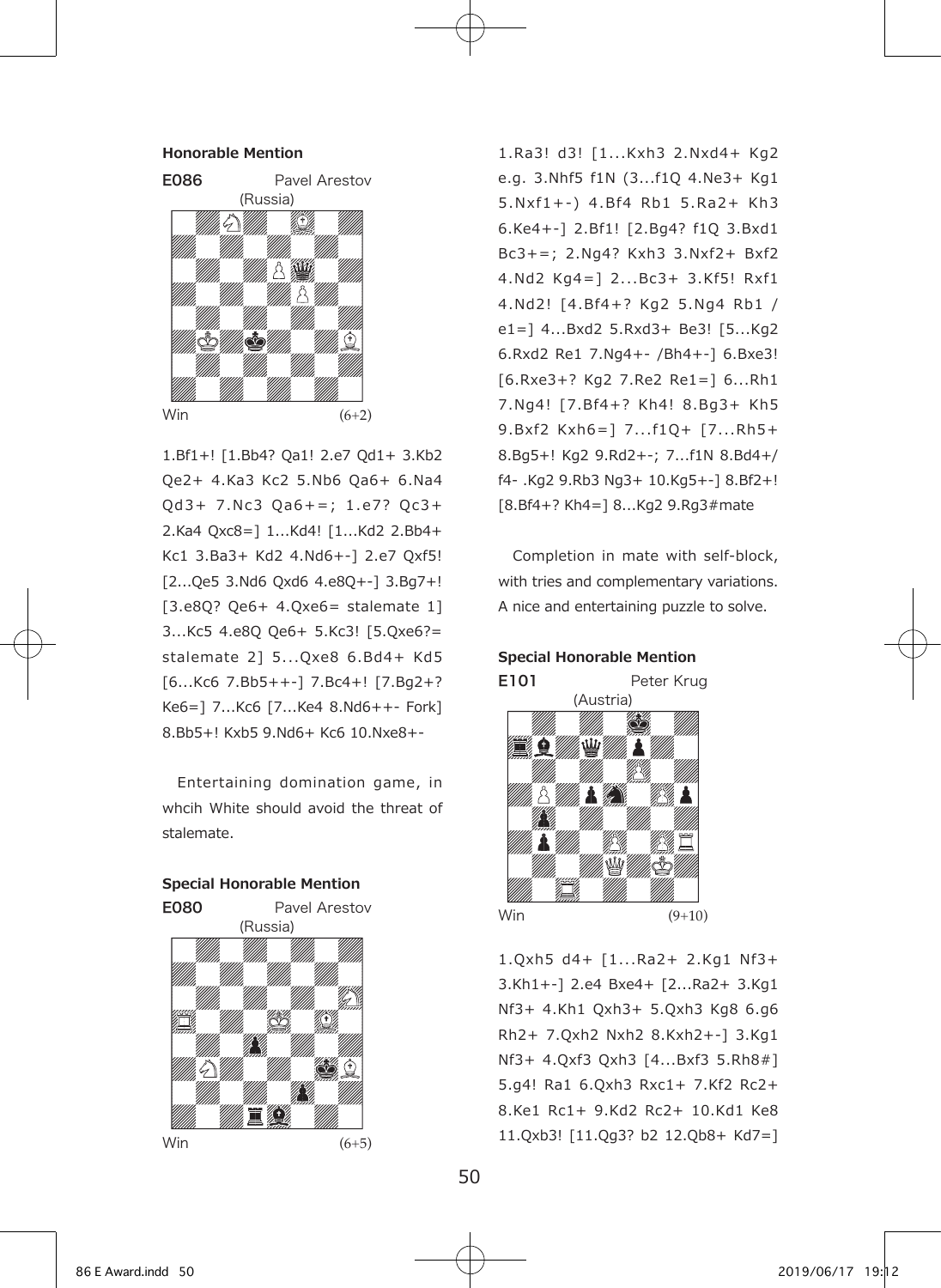11...d3 12.Ke1 Re2+ 13.Kf1 [13.Kd1? Bf3!=] 13...Bg2+ 14.Kg1 d2 15.g6 fxg6 16.f7+ Ke7 17.Qxb4+ Kxf7 18.Qc4+ Re6 19.Qf4+-

 Tactical content, with the variations that culminate in mate and strategic, to prevail by the minimum difference (Q vs. RB).

### **Special Commendation**



Black to Move, Win  $+6)$ 

BTM 1...Be1 [1...Rb8 2.Rxa7 Bb4 3.Bxg5 Rxb5 4.Rg7 Bf8 5.Rg6 Bd6 6.Bh4 Kd7 7.Rxg4+-] 2.Be5 a5! [2...0–0–0+ 3.Kf7 Kb7 4.Ke7+-] 3.Rc4! [Try: 3.bxa6? Bxg3! 4.Bxg3 0-0-0+! 5.Kf7 Rxd4 6.Ra2 (6.Ra5 Rd5 7.Rxd5= stalemate) 6...Rd2 7.Ra1 Rd1! (7...Rd7+? 8.Ke6+- ) 8.Rxd1= stalemate; or 3.Kg7? 0–0–0 4.Rc4+ Kb7 5.Kf7 Bb4 6.Rc6 Rd5=] 3...Ke7+ [3...Kd7+ 4.Kf7 Ra7 5.b6 Rb7 6.Bc7+-] 4.Kg7 Ra7 5.b6 (ab) [5.Kg6? Ke6 6.Rc6+ Kd5 7.Ra6 Rb7=] 5...Rb7 6.Bc7 (ba) 6...Ke6 [6...Bxg3 7.Bxg3 Rxb6 8.d5+-] 7.Rc5! Bxg3 8.d5+! Kf5 9.Rc6! [9.Kf7? Bd6 10.Rc2 g3 11.Ke8 g2 12.Rxg2 Bxc7 13.bxc7 Rxc7=] 9...Ke4 [9...a4 10.Kf7 a3 11.d6 a2 (11...Bxd6 12 .Rxd6 a2 13 .Rd1+-) 12 .d7 a1Q 13.d8Q+-] 10.d6 Bxd6 [10...Kd5 11.d7 Kxc6 12.d8Q+-] 11.Rxd6!+-

 In an appropriate recreation of a study by the author, the elimination of the threat of stalemate in the black counterplay is presented.

## **SECTION 2) DRAW-STUDIES**



1.Rg7! [1.d7+? Bxd7 2.Rg7 Be7 3.Re3 Be6+ 4.Rxe6 Kd7+ 5.Kf7 h1Q 6.Rxe7+ Kc6 7.Ne6 Kb5 8.Nc7+ Ka4 9.Nxa8 Qd5+–+] 1…Bc4+ 2.Kh8 h1Q+ [2…Bf6 3.d7+ Kd8 4.dxc8Q+ Kxc8 5.Rd1 Bd5 6.Ne6 Bxe6 7.Rh1=] 3.Nh7 Bf6 4.Re3+! [4.d7+!? Kd8 5.dxc8Q+ Kxc8 6.Rdd7 Bxg7+–+] 4…Kd8 5.Re8+! Kxe8 6.d7+ Kd8 7.Bc7+! Kxc7+ [7…Rxc7 Stalemate] 8.d8B+! [8.dxc8Q+ Kd6!–+; 8.d8Q+ Kc6!–+] 8...Kc6= Stalemate with 3 selfpins.

 A notable study from the artistic point of view. It contains the promotion of a bishop, tries , lateral variations, and a nice stalemate with nailed pieces.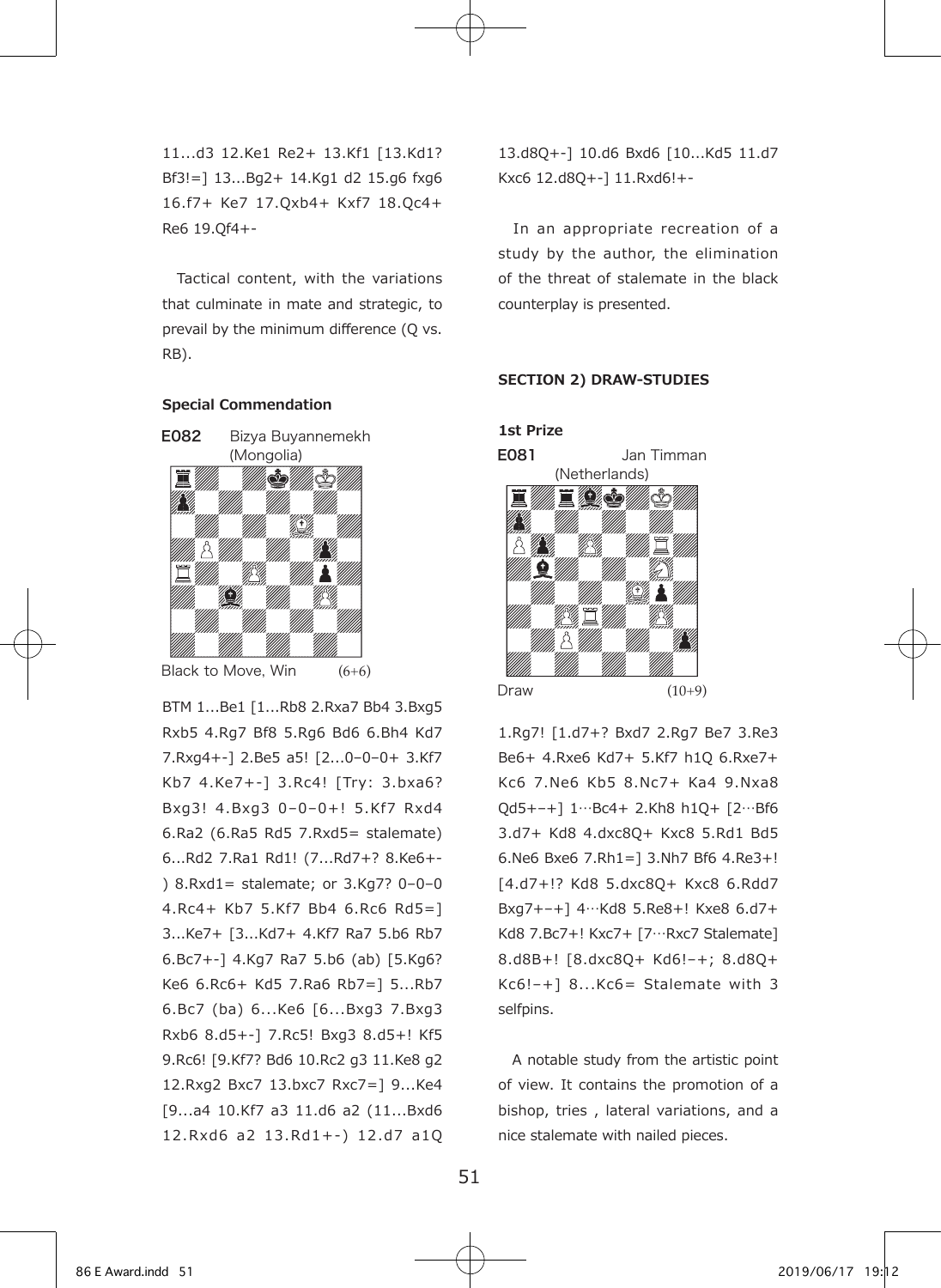**2nd Prize** E098 Marco Campioli (Italy) A 72 Black to Move, Draw  $(5+7)$ 

BTM 1...Nb6+! [1…Rxe7 2.Qe2+=] 2.Ka7! [2.Kb8? Rxe7+-] 2…Bxc7! [2… Rxe7 3.Qe2+!=] 3.Qe2+ Bc4 [3…Nc4 4.Qxe6 ± ] 4.Qh5+! [4.Qe4? Rf6 5.b8Q Bxb8+ 6.Kxb8 Nd7+ /Re6–+] 4…Ka4 5.Qc5! Bb8+! [Main : 5…Rxe7 6.Qxe7 Nd5 7.0q7! Bb6+ (7…Nc3 8.0xc7 Nb5+ 9.Kb6 Nxc7 10.b8Q b2 11.Qxc7 b1Q 12.Qxc4=) 8.Ka8! Nc3 9.Qd7+ / g2 9…Ka3 10.b8Q Bd5+ 11.Qxd5 Nxd5 12.Kb7! b2 13.Qa8+ Kb3 14.Qg8 b1Q (14…Kc4 15.Kc6 b1Q 16.Qxd5+ Kc3 17.Kxb6=) 15.Qxd5+ Ka4 16.Qc6+ Ka3 17.Kxb6= study within a study; 5 …b2 6.Qxc7 b1Q 7.b8Q Nd5 8.Qe8+ Kb3 9.0xc4+ Kxc4 10.0c6+ Kb3 11.Qxd5+=] 6.Kxb6! [6.Kxb8!? Nd7+ 7.Kc8 Nxc5–+] 6…b2! 7.Qxc4 [7.Nd5? b 10! 8.0a5+ Kb3 9.0xb4+ Kc2! 10.Ne3+ Kc1–+; 7.Nc6? Bc7+ 8.Ka7 b1Q 9.Qxc4 Rf5! 10.Qa6+ Kb3 11.Nd4+ Kc3 12.Nxf5 Qg1+! 13.Ka8 Qg8++-] 7 …Rf6+! [7…b1Q 8.Qb5+ /QxR=] 8.Nc6! [8.Kc5? Ba7+ 9.Kd5 b1Q–+] 8…b1Q 9.Qb5+ [9.Qa6+? Kb3 10.Qe2 Rxc6+ 11.Kxc6 Qc2+–+] 9…Ka3 10.Qa5+ Kb2 11.Qxb4+ Ka1 12.Qxb1+ Kxb1 13.Kb5/ c5Bc7! 14.b8Q Bxb8 15.Nxb8=

 Ingenious combination of the lines that lead to the positional draw. The main line is remarkable, with its univocal sequence.

#### **3rd Prize**



1.f8Q+! [Trials : a) 1.Ra1? Rc8 /h8 2.f8Q+ Rxf8 3.Ba3+ Kxd5 4.Bxf8 Re3+ 5.Kc2 Rc3+ 6.Kb2 Ne6! 7.Ra5+ Ke4 8.Bd6 g2!–+; b) 1.Rc1? Re3+! 2.Kxd4 Rf3 3.c8Q Rxc8 4.Rxc8 g2!–+] 1...Rxf8 2.Ba3+ Kxd5 [main : 2...Kxc7 3.Bxf8 Nf3 4.Rxg3! (4.Rg2? Re3+ 5.Kc4 d3 6.Bb4 Nh4 7.Rg1 g2 8.Bc5 Rh3 9.Kc3 Rh1 10.Kxd3 Nf3 11.Rxg2 Ne1+–+)  $4...Re3+5.Kc4! (5.Kc2? d3+-+)$ 5...Nd2+ (5...Ne5+ 6.Kxd4=) 6.Kxd4 Rxg3 7.Bd6+ Kxd6= ideal stalemate] 3.Bxf8 Re3+ 4.Kc2! [4.Kd2? Ne4+–+] 4...Rc3+ 5.Kb2! [5.Kb1? Ne4 6.Rc1 Nd2+ 7.Kb2 g2 8.Rg1 Nc4+ 9.Kb1 Ne3– +] 5...Ne4 6.Rc1! Rxc1 7.Kxc1=

 Entertaining game with interesting tries, culminating in ideal stalemate and positional draw.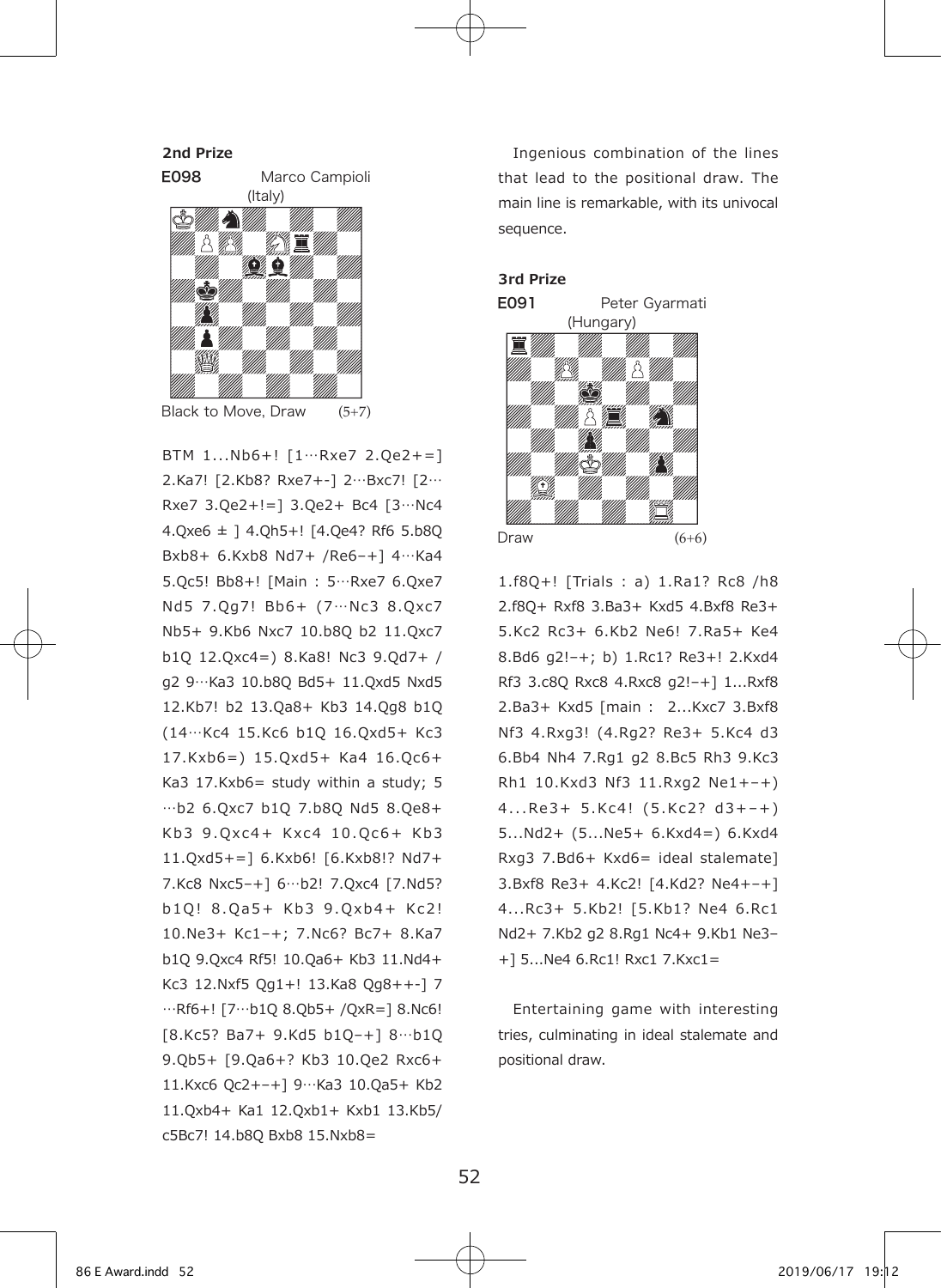

1.Nf5! [1.Rd5? Ng6 2.Rf5 Rc8 3.Qxf3 Qxc7–+; 1.Nd5? Qe6 2.Ne3 f2!–+] 1... Oxc7 2. Nh6+ Kh8 3. Oxe5 Oc6! [3...Qxe5 4.Nf7+ Kg8 5.Nxe5=] 4.Nf7+ Kg8 5.Qd6! [try 5.Nd8? Qa8 6.Qe6+ Kh8 7.Nc6 f2 8.Kg2 c4 9.Qxc4 Qe8! 10.h3 Qe1! (10...h6? 11.Nd8 Qg6+ (11...Qh5 12.Qd3 Qg5+ 13.Kh1 Qe7 14.Rf1 Rxd8 15.Qg3=) 12.Qg4 Qd3 13.Rf1 Qxd8 14.Rxf2=) 11.Qf7 Qg1+! 12 .Rxg1 fxg1Q+ 13 .Kxg1 Rx f7–+] 5...Qa8 6.Nh6+ Kh8 7.Qxf8+! [7.Qd8? gxh6!–+] 7...Qxf8 8.Rd8 Qxd8 9.Nf7+ Kg8 10.Nxd8 c4 11.Ne6 [11.Nb7 or] 11...c3 12.Nc5 [12.Nd4? g5–+] 12...c2  $[12...q5 13.Kq1=] 13.Nd3!=$ 

 Tactical game with appropriate tries. An attack on castling is shown, with the aim of arriving at an original position of equality.

**Special Prize**



1.Rf8! [1.Re4+? g4 2.Re5 g3+ 3.Kg2 c1Q–+] 1...g4 [1...c1Q 2.Rh3+ Kg4 3.Rg3+=] 2.Rg8! c4 [2...c1Q 3.Rh3+ gxh3 4.Rg4+ Kxg4= stalemate] 3.Rg3!! [3.Rg6? c1B!!–+] 3...c1B! [3...c1Q 4.Rh3+ gxh3 5.Rg4+ hxg4 Stalemate] 4.Rb8 c3 [4...Bf4 5.Rxb2 Bxg3+ 6.Kg2!=] 5.Rxc3 Bf4+ 6.Kg2 Bxb8 7.Rb3 Be5 8.Rb5 Bf6 9.Kh2! [9.Kf2? Kh3–+] 9...Bd4 10.Kg2 Bc3 11.Kf2! [11.Kh2? g3+ 12.Kg2 Kg4–+] 11...g3+ 12.Kf3 Bd4 13.Kg2 Kg4 14.Rb4=

 An original position, in which figures of stalemates are presented. The surprise is the promotion of a bishop, and the position of equality is achieved with notable univocal movements.

### **Honorable Mention**



53